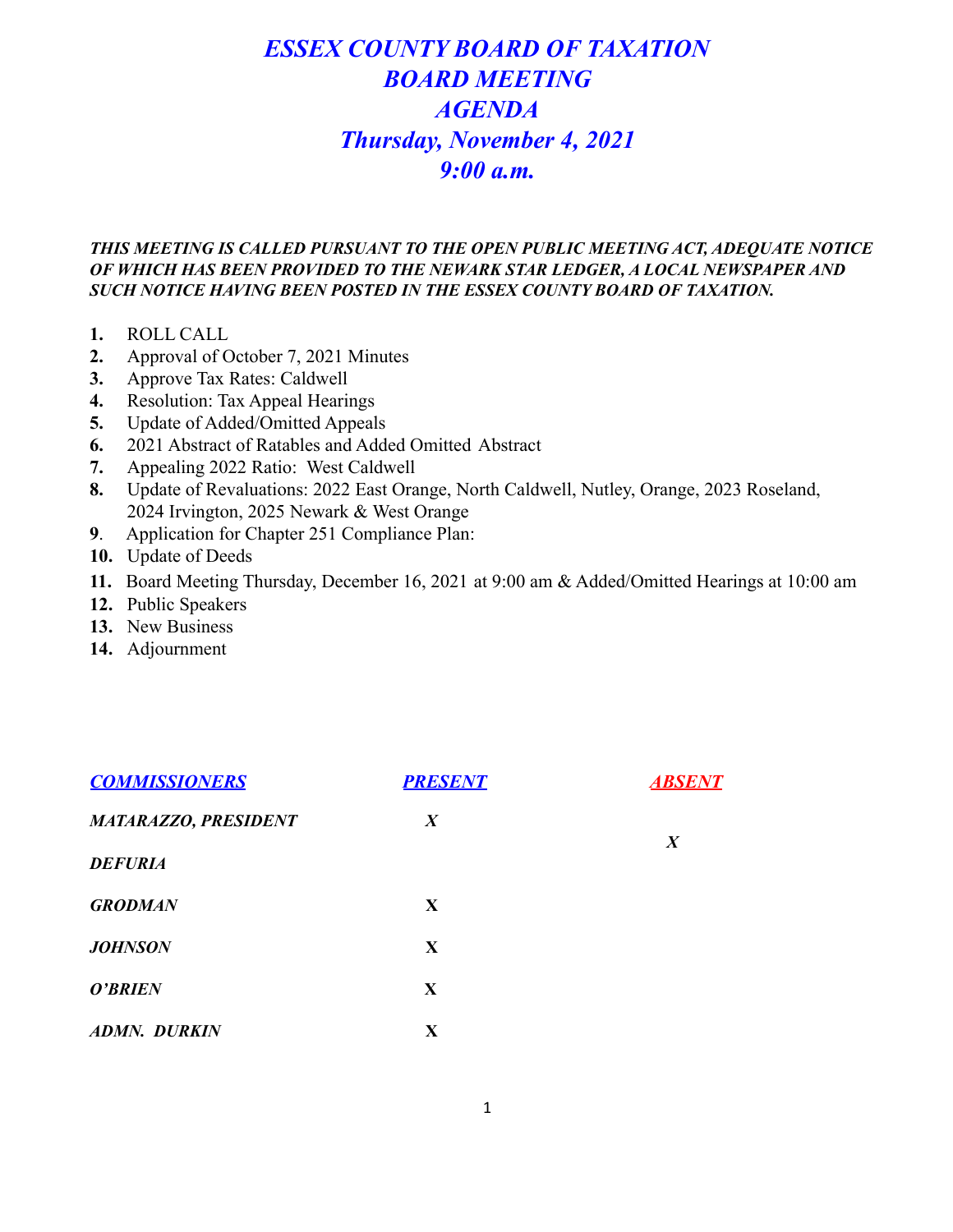## *\*AGENDA MAY BE AMENDED PRIOR TO BOARD MEETING\**

A meeting of the Essex County Board of Taxation was held on Thursday, November 4, 2021 at 9:20 AM at its office located at 495 Dr. Martin Luther King, Jr., Blvd., Newark, New Jersey.

#### 1. **ROLL CALL**

President Matarazzo, Commissioners Grodman, O'Brien, Johnson and Tax Administrator Durkin were present at the meeting. Commissioner DeFuria was absent.

#### 2. **APPROVAL OF OCTOBER 7, 2021 MINUTES**

A motion to approve the minutes of October 7, 2021 was made by Commissioner O'Brien, Seconded by Commissioner Grodman, all in favor motion approved.

#### 3. **APPROVE TAX RATE: CALDWELL**

A motion to approve the tax rate for Caldwell was made by Commissioner Grodman, Seconded by Commissioner O'Brien, all in favor motion approved.

#### 4. **RESOLUTION: TAX APPEAL HEARINGS**

Discussion on changes to the Tax Appeal Form i.e. taxpayer to attend hearing, submit appeal on evidence etc., also under discussion was whether to adjourn matter until the Tax Assessor has the right to inspect the subject property. This resolution will be voted on December 16, 2021.

#### 5. **UPDATE OF ADDED/OMITTED APPEALS**

It was reported that as of today's date three (3) Assessor Appeals have been filed with two (2) in Nutley and one (1) in North Caldwell. The filing deadline is December 1, 2021 and most of the phone calls to the office have been about expiring tax abatements.

#### 6. **2021 ABSTRACT OF RATABLES AND ADDED/OMITTED ABSTRACT**

Due to the lack of information from the City of Newark pertaining to their SIDS Districts this office was unable to prepare the Abstract of Ratables and Added/Omitted Abstract. The Abstracts will hopefully be submitted at the December 16, 2021 meeting.

#### 7. **APPEALING 2022 RATIO: WEST CALDWELL**

West Caldwell is in the process of finalizing paperwork. Newark will not challenge its ratio, and the board is still waiting to hear from other municipalities.

## 8. **UPDATE OF REVALUATIONS: 2022 EAST ORANGE, NORTH CALDWELL, NUTLEY, ORANGE, 2023 ROSELAND, 2024 IRVINGTON, 2025 NEWARK & WEST ORANGE**

East Orange Tax Assessor Romal Bullock was not present at the meeting, Tyler Technologies did submit a detailed report. There was a slight problem with commercial property inspections but the revaluation is still expected to be completed on time.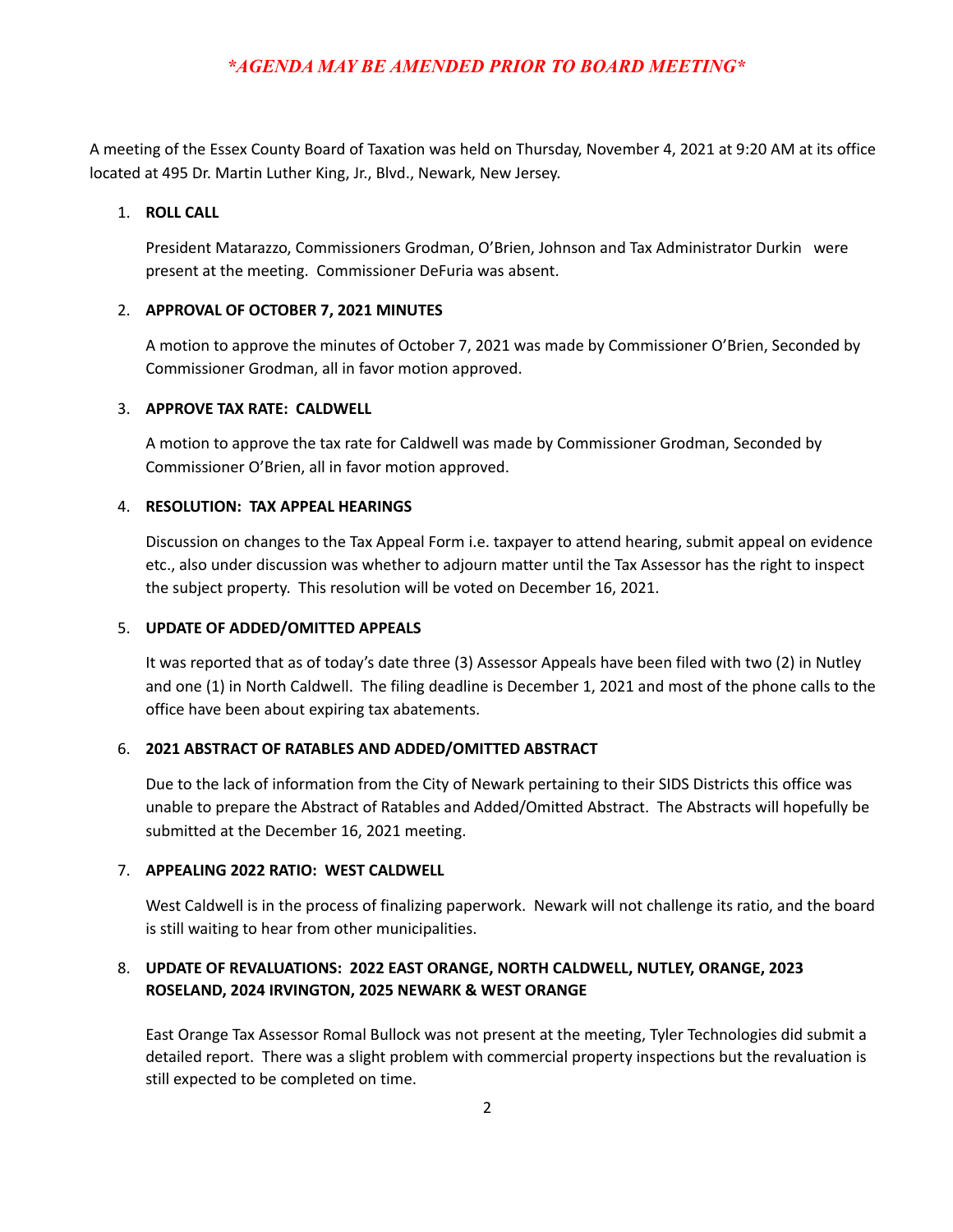North Caldwell Tax Assessor George Librizzi reported the revaluation is on time as scheduled. The revaluation company has completed the 1<sup>st</sup> attempt at inspections and is in the process of doing 2<sup>nd</sup> and 3<sup>rd</sup> attempt inspections and value letters will be mailed in December.

Nutley Tax Assessor Edmund Brown was not present at the meeting and his written report indicated that ASI has added vaccinated inspectors and expects to have five to six additional inspectors in December. A letter will be mailed to taxpayers making them aware of the consequences of not having an interior inspection conducted. ASI has completed 25% of first visits with an approximate entry rate of 55%.

Orange Tax Assessor Christopher Murray reported that 30% of residential properties and half of the commercial properties have been inspected. They are receiving income and expense statements on commercial properties and field representatives are measuring and inspecting commercial properties. There is a less than 10% entry rate.

Roseland Tax Assessor Kevin Esposito was not present at the meeting, his written report indicated that PPA is reviewing the Chapter 91's as well as receiving back further statements from exempt properties. Plans to begin inspection in March are still in the works.

Irvington Tax Assessor Silvia Forbes appeared at the meeting along with the Revenue & Finance Director Faheem Ra'Oof. Tax Administrator Durkin expressed her concern as to the progress of Irvington's tax map schedule along with final specifications for the Irvington revaluation and that no RFP has been prepared to date. With over 10,000 inspections to be completed, she sees a problem to meet the completion date. Director Ra'Oof said he was aware of the roadblock with the old vendor not turning over the tax maps to Civil Solutions and he would turn the matter over to his Legal Department. The timeline stated by Tax Administrator Durkin was 60 days to produce a bonding ordinance and RFP. Tax Administrator Durkin suggested inviting Mayor Vass to the December Tax Board Meeting.

Newark Tax Assessor Aaron Wilson was present at the meeting and reported that the tax maps are being worked on. He is waiting to see if Newark will finance the revaluation without a bonding ordinance or if a bonding ordinance is necessary. He expects to have a draft RFP prepared prior to the end of this year. Tax Administrator Durkin expressed concern about the inspections of 50,000 properties being performed in time for the 2025 revaluation year.

West Orange Tax Assessor Kevin Dillon was present at the meeting and reported that the tax maps are being updated and he is continuing to follow the timeline for the 2025 revaluation.

#### 9. **APPLICATION FOR CHAPTER 251 COMPLIANCE PLAN**

None to report currently.

#### 10. **UPDATE OF DEEDS**

As of November 3, 2021, nine hundred forty-six deeds have been entered.